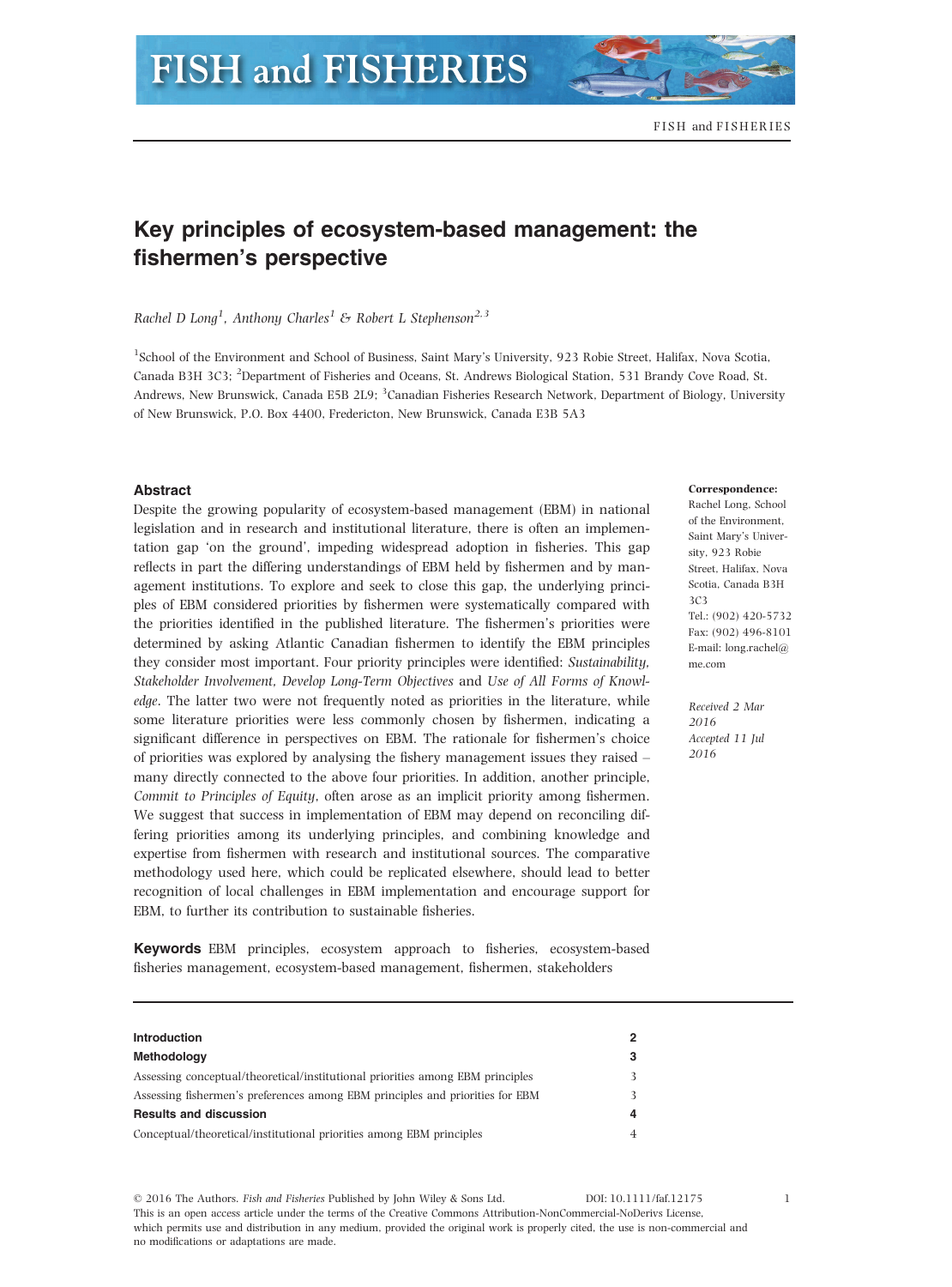| Fishermen's priorities among EBM principles     | 4  |
|-------------------------------------------------|----|
| A comparison of priorities among EBM principles | 5  |
| Issues driving fishermen's EBM priorities       | 5  |
| Sustainability                                  | 6  |
| Develop long-term objectives                    | 6  |
| Stakeholder involvement                         |    |
| Use of all forms of knowledge                   |    |
| Commit to principles of equity                  |    |
| Conclusion                                      | 8  |
| <b>Acknowledgements</b>                         | 9  |
| <b>References</b>                               | 9  |
| Appendix 1: Survey methodology                  | 10 |

# Introduction

The development and growing acceptance of ecosystem-based management (EBM, also known as the ecosystem approach) for fisheries and aquatic environments can be attributed in part to global concern over resource productivity and ecosystem health in the world's oceans (FAO 2008), and specifically to a recognition that marine ecosystems can support little if any further increase in fishing pressure (FAO 2012). EBM is driven by a recognition of the failure of conventional management to protect marine ecosystems from over-exploitation (Crain et al. 2009), and of the need for change in fishery management to recognize (i) important interspecies relationships within an ecosystem (Pikitch et al. 2004), (ii) the key underlying human dimensions in marine and fishery systems (De Young et al. 2008; Charles 2014) and (iii) the intricate connections between the social and ecological components of these systems (Ward et al. 2002; Garcia and Cochrane 2009). Thus, EBM, as an approach to managing fisheries, is seen as a means to incorporate the ecological, social, economic and governance needs of the fishery system.

Over the last two decades, as EBM has become prominent and has been incorporated into international agreements and the legislation of many nations, an extensive literature base has emerged on conceptual, theoretical and institutional aspects of EBM, covering terrestrial, marine and sectorspecific applications including fisheries. Remarkably, however, there is a lack of consensus in published literature on the definition of EBM, and on the specific components comprising this

approach (Morishita 2008). Instead, EBM is defined using varying combinations of underlying principles. The many variations in the sets of underlying principles, and accordingly in the definitions of EBM, have prevented the development of a single broadly accepted framework. As a result, EBM continues to mean different things to different people (Grumbine 1994), with the resulting lack of clarity creating confusion among management players (Stephenson 2012), impeding its broader and more widespread implementation. Also problematic has been a lack of knowledge of how EBM principles are viewed 'on the ground', within fisheries themselves.

This article addresses these challenges by comparing the principles of EBM considered as priorities by fishermen, with those resulting from analysis of a set of published conceptual, theoretical and institutional EBM frameworks (from Long et al. 2015; referred to as 'the literature' for the remainder of the paper), now being applied to the fishery sector by governments and major institutions. Applying a broad view of EBM that acknowledges a range of ecological, social and governance objectives (Bianchi 2008), the article contrasts fishermen's perspectives of EBM principles (based on a survey conducted in Atlantic Canada) with those offered in the literature. This analysis aims to close the gap between EBM theory and practice, with a better 'fit' expected to produce greater stakeholder support, a vital component of successful management initiatives (Mackinson et al. 2011), and lead to more effective application of EBM within fisheries. By focusing on the fishermen's perspective, we are also able to connect fishery management issues explicitly identified by the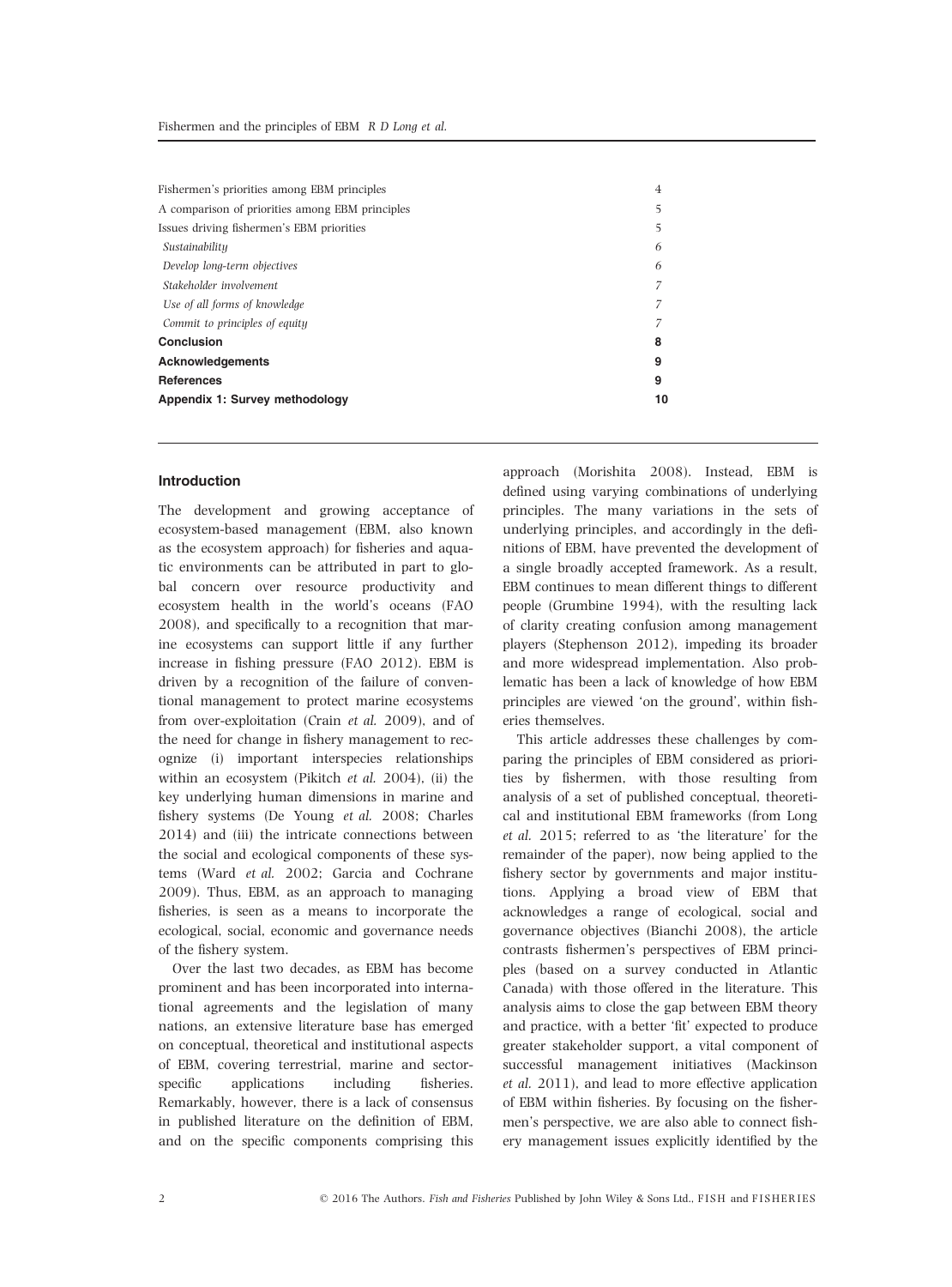fishermen with EBM principles that can be used to address them. To our knowledge, this is the first systematic comparison between the fishermen's perspective on key principles of EBM and that of the conceptual, theoretical and institutional literature.

## Methodology

# Assessing conceptual/theoretical/institutional priorities among EBM principles

Conceptual, theoretical and institutional perceptions of EBM were obtained by first carrying out a comprehensive compilation and analysis of EBM publications covering academic, government and NGO sources across a wide range of applications. That component of the research involved selecting specific publications that (i) define EBM through a clear list of principles, (ii) take an inclusive perspective of EBM, acknowledging interconnections among ecological, social and governance systems, and (iii) are seen to have a high level of credibility, based on citations and related factors (Long et al. 2015).

Using these criteria, 13 publications were chosen for further analysis. These were based on a variety of EBM applications and included those oriented towards general implementation, those focusing specifically on terrestrial or on marine environments, and those taking a sector-specific approach (forestry and fisheries). The EBM principles from each publication were extracted, compiled and synthesized into a comprehensive list of 26 EBM principles. Finally, principles were deemed to be 'key principles' of EBM if they appeared in the majority of the selected publications. This synthesis produced a set of 15 key principles of EBM that, from a conceptual/theoretical/institutional perspective, are considered as necessary for successful implementation. The identification of these key principles enabled the development of an inclusive definition of EBM (Long et al. 2015):

'Ecosystem-based management is an interdisciplinary approach that balances ecological, social and governance principles at appropriate temporal and spatial scales in a distinct geographical area to achieve sustainable resource use. Scientific knowledge and effective monitoring are used to acknowledge the connections, integrity and biodiversity within an ecosystem along with its dynamic nature and associated uncertainties. EBM recognises coupled social–

ecological systems with stakeholders involved in an integrated and adaptive management process where decisions reflect societal choice'.

Further details regarding the methods and analysis are provided in Long et al. (2015).

# Assessing fishermen's preferences among EBM principles and priorities for EBM

The second data set focuses on how fishermen set priorities among the EBM principles found in the literature. This was determined through a faceto-face survey in the Bay of Fundy region of Canada's Atlantic coast, a region in which coastal communities depend heavily on fisheries, have a long history of fishing and have a strong connection with their local environment.

To provide a diversity of fishery and ecosystem situations, fishermen were interviewed from six different fishery units, comprising three types of fisheries – the soft shell clam (Mya arenaria, Myidae), Atlantic lobster (Homarus americanus, Nephropidae) and groundfish fisheries – in two geographical areas, on each side of the Bay of Fundy (i.e. south-west Nova Scotia and south-west New Brunswick). While these six fishery units are all subject to the management system of the Canadian government, which has committed to following EBM (Stephenson 2012), they differ ecologically, in their harvesting methods and management structure and in the status of the fishery (abundance and economic importance). Therefore, the results obtained here reflect a range of fishery realities, albeit within a specific geographical region.

Interviews were conducted with 23 fishermen recommended by local fishing organizations as knowledgeable and/or active in local fisheries management initiatives. Further details on the methodology for this survey process are provided in Appendix 1. Fishermen were first asked a series of questions about the fisheries that broadly relate to the EBM principles identified in the literature, but these questions were posed without mentioning the term EBM, to avoid bias. From the responses, a list was compiled of managementrelated issues raised by the fishermen. Following this, fishermen were asked to express their priorities among the list of EBM principles derived from the literature (as discussed above) by (i) rating the importance of each of those EBM principles on a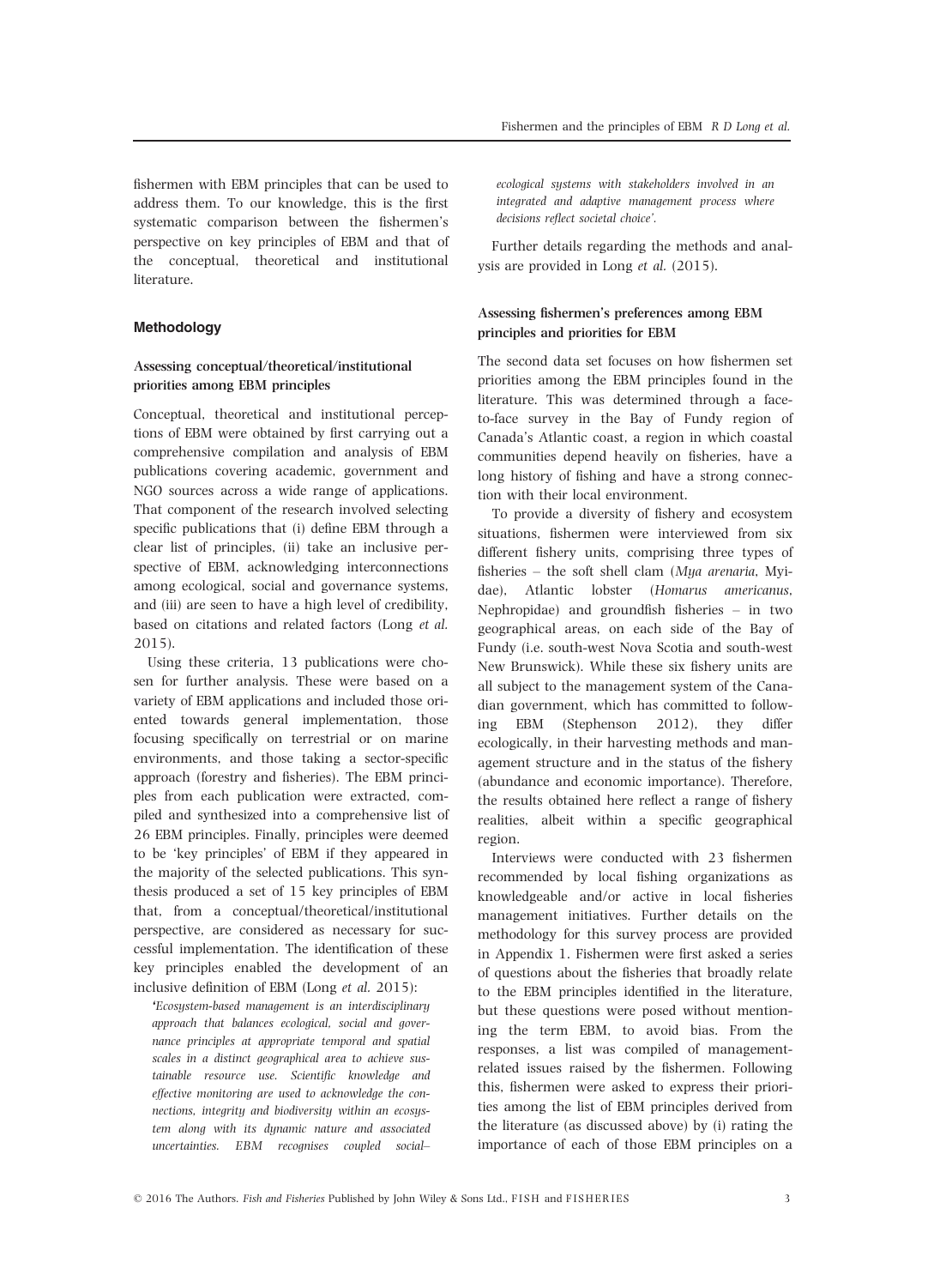scale of 0–4 (ranging from not important to extremely important) and (ii) listing the five EBM principles they consider most important. The list of management issues derived from the first portion of the interview was subsequently correlated with the fishermen's priorities identified in the latter part of the interview to provide context surrounding what was driving the fishermen to select their priorities among the EBM principles. Therefore, in the following section, the fishermen's priorities will be discussed first followed by the fishery management issues connected to each of the priorities.

## Results and discussion

# Conceptual/theoretical/institutional priorities among EBM principles

The analysis of key literature on EBM, discussed above and reported more fully in Long et al. (2015), resulted in a set of 15 key principles (Fig. 1) – those principles appearing most frequently in that literature. The most important, based on the frequency of occurrence, were Ecosystem Connections, Appropriate Spatial & Temporal Scales, Adaptive Management, Use of Scientific Knowledge, Stakeholder Involvement and Integrated Management.

Most of the key principles of EBM identified were present consistently across the selected EBM publications and over time. Indeed, ten of the 15 key principles were present in the earliest selected

*Consider Ecosystem Connections Appropriate Spatial& Temporal Scales Adaptive Management Use of Scientific Knowledge Stakeholder Involvement Integrated Management Sustainability Account for Dynamic Nature of Ecosystems Ecological Integrity & Biodiversity Recognise Coupled Social-Ecological Systems Decisions reflect Societal Choice Distinct Boundaries Interdisciplinarity Appropriate Monitoring Acknowledge Uncertainty* 

Figure 1 The key principles of EBM as derived from the theoretical/conceptual/institutional EBM literature. (Long et al. 2015).

publication (Grumbine 1994). A comparison of the key principles with those listed in early works on EBM indicates similarly that most of the principles were in fact considered from the beginning in the EBM literature. On the other hand, some principles that were not among the most frequently chosen are in fact being selected increasingly over time – these include Consider Cumulative Impacts, Apply the Precautionary Approach and Explicitly Acknowledge Trade-Offs which accordingly may emerge as key principles in the future.

### Fishermen's priorities among EBM principles

For each EBM principle identified from the literature (Long et al. 2015), Table 1 shows the mean and standard deviation of its relative importance (on a scale from 0 to 4), as seen by fishermen. No principles were rated particularly low. With all average ratings of importance lying between 2.5 and 4, even the lowest lies in a range of mediumto-high importance. This indicates that either (i) the fishermen felt that all of the EBM principles derived from the literature, when rated individually, were reasonably important or (ii) alternatively, they were unwilling to state that any principle was considerably less important than others.

The second request to the fishermen, to list their five most important among the EBM principles derived from the literature, provided greater differentiation among the principles, in terms of their perceived importance. Accordingly, those principles most frequently selected in this second process were deemed to be the fishermen's priorities. These priorities are clear (Table 1), as there is a strong dividing line between those principles most frequently selected and the others. The four EBM principles that can be considered the fishermen's priorities, based on this process, are (listed in descending order of frequency): Sustainability, Develop Long-Term Objectives, Stakeholder Involvement and Use of All Forms of Knowledge.

These priorities are reflected fairly well across all three types of fisheries (with a slightly greater weight from the lobster fishermen being due to a higher proportion of that group having been interviewed). Note that although the definition of each principle was provided, the fishermen would have, in any case, recognized and related to the widely publicized term Sustainability, more so than some of the other EBM principles; this may in part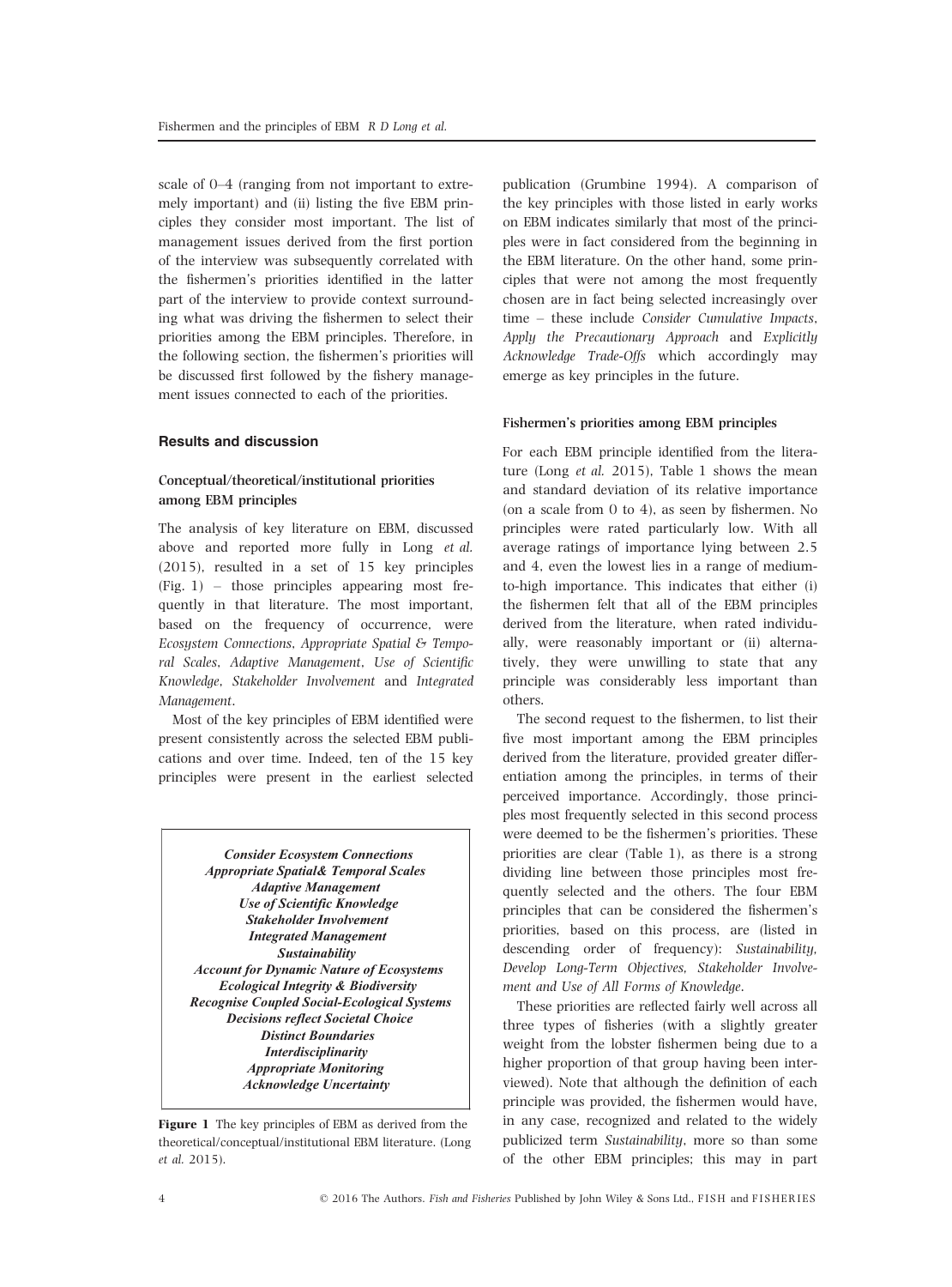Table 1 For each EBM principle, the frequency with which fishermen in the Bay of Fundy, Canada, considered that principle as being among the five most important EBM principles, together with the average rating of importance of the EBM principle (averaged across all fishermen).

|                                          | Fishermen      |                                           |
|------------------------------------------|----------------|-------------------------------------------|
| <b>EBM</b> principles                    | Frequency      | Average rate<br>of importance<br>$\pm$ SD |
| Sustainability                           | 19             | $3.7 \pm 0.5$                             |
| <b>Develop Long-Term Objectives</b>      | 17             | $3.7 \pm 0.5$                             |
| <b>Stakeholder Involvement</b>           | 11             | $3.7 \pm 0.5$                             |
| Use of All Forms of Knowledge            | 9              | $3.7 \pm 0.6$                             |
| Use of Incentives                        | 5              | $2.8 \pm 1.3$                             |
| <b>Consider Economic Context</b>         | 4              | $2.7 \pm 1.2$                             |
| Acknowledge Uncertainty                  | 4              | $3.2 \pm 0.8$                             |
| Appropriate Monitoring                   | 4              | $3.0 \pm 0.8$                             |
| Use of Scientific Knowledge              | 4              | $3.4 \pm 0.7$                             |
| <b>Ecological Integrity</b>              | 4              | $3.4 \pm 1.0$                             |
| & Biodiversity                           |                |                                           |
| Apply the Precautionary                  | 3              | $3.4 \pm 0.7$                             |
| Approach                                 |                |                                           |
| Adaptive Management                      | 3              | $3.5 \pm 0.6$                             |
| Recognise Coupled                        | 3              | $3.7 \pm 0.5$                             |
| Social-Ecological systems                |                |                                           |
| Consider Effects on Adjacent             | 3              | $2.7 \pm 1.0$                             |
| Ecosystems                               |                |                                           |
| Acknowledge Ecosystem                    | 3              | $3.2 \pm 0.9$                             |
| Resilience                               |                |                                           |
| Consider Ecosystem                       | З              | $3.4 \pm 0.7$                             |
| Connections                              |                |                                           |
| Organizational Change                    | 2              | $3.2 \pm 1.1$                             |
| Decisions reflect Societal Choice        | 2              | $3.5 \pm 0.8$                             |
| Appropriate Spatial &                    | $\overline{2}$ | $3.1 \pm 1.2$                             |
| <b>Temporal Scales</b>                   |                |                                           |
| <b>Explicitly Acknowledge Trade-Offs</b> | 1              | $3.3 \pm 0.7$                             |
| Interdisciplinarity                      | 1              | $3.5 \pm 0.5$                             |
| Integrated Management                    | 1              | $3.1 \pm 0.9$                             |
| Commit to Principles of Equity           | 1              | $3.4 \pm 0.6$                             |
| Account for Dynamic Nature               | 1              | $3.2 \pm 0.9$                             |
| of Ecosystems                            |                |                                           |
| <b>Consider Cumulative Impacts</b>       | 0              | $3.3 \pm 0.7$                             |
| <b>Distinct Boundaries</b>               | 0              | $3.0 \pm 0.6$                             |

From the frequency analysis, the EBM principles shown in bold clearly reflect the fishermen's top priorities.

account for it being selected more often as a priority.

#### A comparison of priorities among EBM principles

The fishermen's priorities, which they chose from among the EBM principles found in the literature,

were compared to the corresponding priorities in the literature itself (see Long et al. 2015). Figure 2 shows the two lists of EBM principles, from the fishermen and from the literature, with the first organized in descending frequency according to prevalence in the literature, and the second, in descending frequency based on prevalence among the fishermen's sets of the five most important EBM principles. It is clear that there is a distinct difference between the priorities among EBM principles based on the literature versus those of the fishermen.

Many of the EBM principles that rated highly in the published literature were rated much lower by the fishermen, and vice versa. Specifically, five of the principles arising with high frequency in the literature– Consider Ecosystem Connections, Appropriate Spatial & Temporal Scales, Adaptive Management, Use of Scientific Knowledge and Integrated Management – were of relatively lower priority for the fishermen. On the other hand, two principles noted above as the highest priorities for fishermen – Develop Long-Term Objectives and Use of All Forms of Knowledge – together with the fairly highly rated Use of Incentives, were at the very bottom of the importance ratings based on the EBM literature (albeit present in some of the selected literature). The only exceptions to the divergence of the two sets of priorities were (i) Stakeholder Involvement, which rated highly in both data sets, and (ii) Sustainability, which was toprated by fishermen and rated fairly high in the literature as well.

## Issues driving fishermen's EBM priorities

To further explore the factors influencing fishermen's priorities among the EBM principles, each of the priorities identified by fishermen was linked to the fishery management issues they raised earlier in interviews. This provides real-world context concerning the fishermen's choice of priorities among the EBM principles derived from the literature, by determining the driving issues underlying the choices, and indicating which EBM principles may have the greatest potential to address management issues of concern to the fishermen. The focus here is on the four highest priority EBM principles, as seen by the fishermen, as well as one other (Commit to Principles of Equity) that can be inferred to be important from its prevalence in their responses. The fishery management issues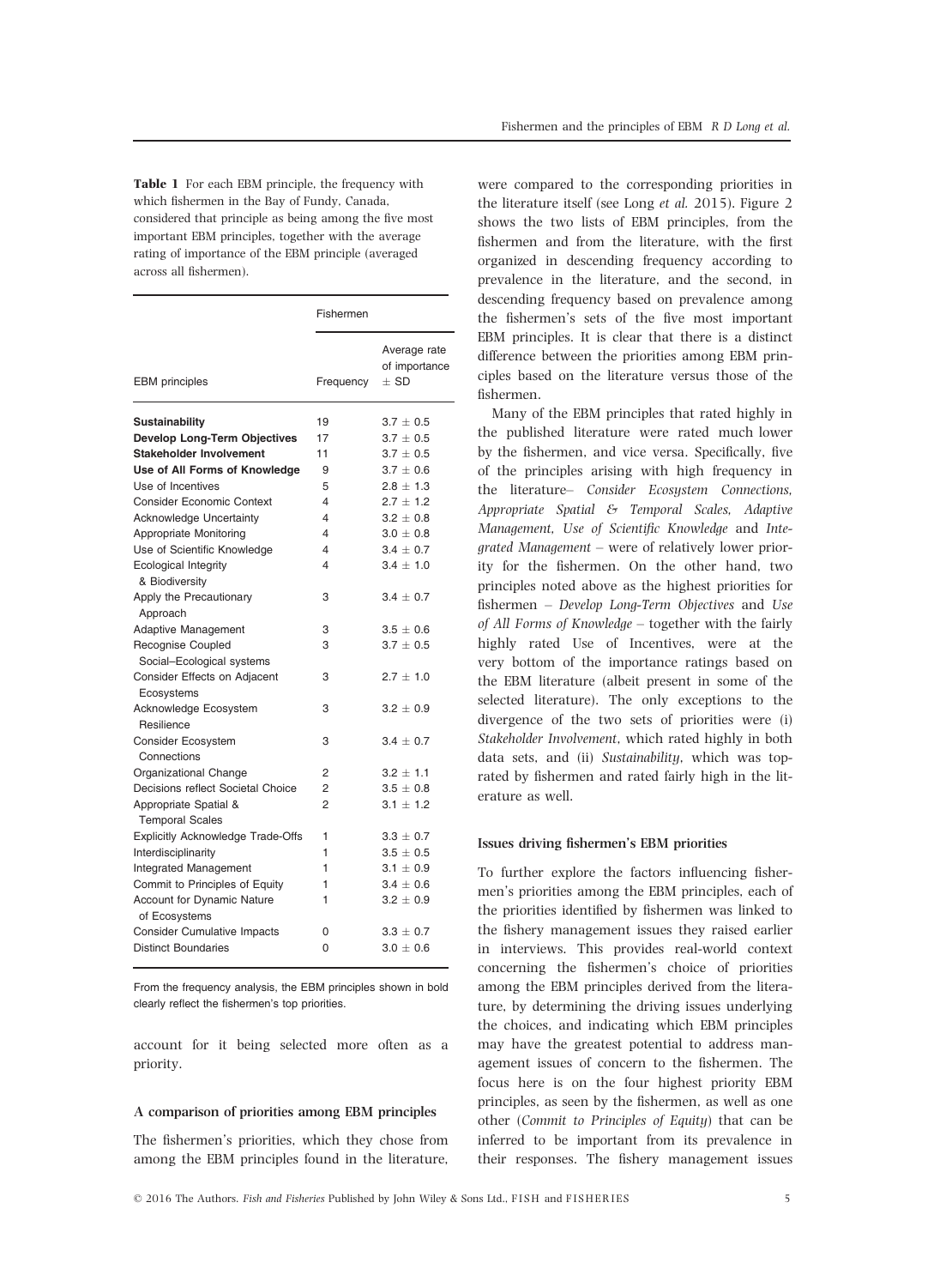

**Figure 2** A cross comparison of the importance of EBM principles according to  $(1)$  the frequency of publication in the theoretical/conceptual/institutional EBM literature and (2) those chosen by fishermen as being among the five most important EBM principles. The shaded EBM principles represent the key principles of EBM, as derived from the literature, in Long et al. (2015).

connected to these EBM principles, and their context in the Bay of Fundy, are discussed below.

# Sustainability

This broad EBM principle was most connected to local issues, of all the fishermen's priority principles, with several management issues closely linked with Sustainability. In particular, resource abundance was a frequently raised management issue by fishermen in connection with Sustainability, with a majority (52%) of fishermen specifically referencing the lack of groundfish species such as cod and pollock, which have faced a serious decline in abundance and landings in Atlantic Canada (Fisheries Resource Conservation Council 2011). Fishermen described needing to travel farther than previously to catch their groundfish quota, which increases expenses at the same time as declines in quotas reduce revenues. Concerns about overfishing spanned all fisheries, with fishermen often feeling (26%) that certain geographical areas are being overfished. Most lobster fishermen (60%) were concerned about a lack of incentives for local areas to implement their own

conservation initiatives, when such efforts made in a given area allow others to reap the benefits. The use of destructive fishing methods, such as fish trawlers, was a major issue expressed by 30% of individuals, predominantly groundfish fishermen, as they feel this contributes to habitat loss and the capture of excessive by-catch. In terms of economic sustainability, low catch price was discussed by 39% of the fishermen as an issue in both the soft shell clam and lobster fishery, with soft shell clam harvesters also suffering from access issues, as raised by 86% of individuals.

### Develop Long-Term Objectives

Making decisions for the future rather than focussing on short-term gain is considered a strong priority among the fishermen. A very clear illustration of this arose in relation to concerns expressed by 61% of the fishermen about aquaculture (salmon farming, in this case) threatening the commercial fishery through impacts on wild populations. Fishermen felt that the government focuses on the initial economic gain of the aquaculture industry rather than undertaking a proper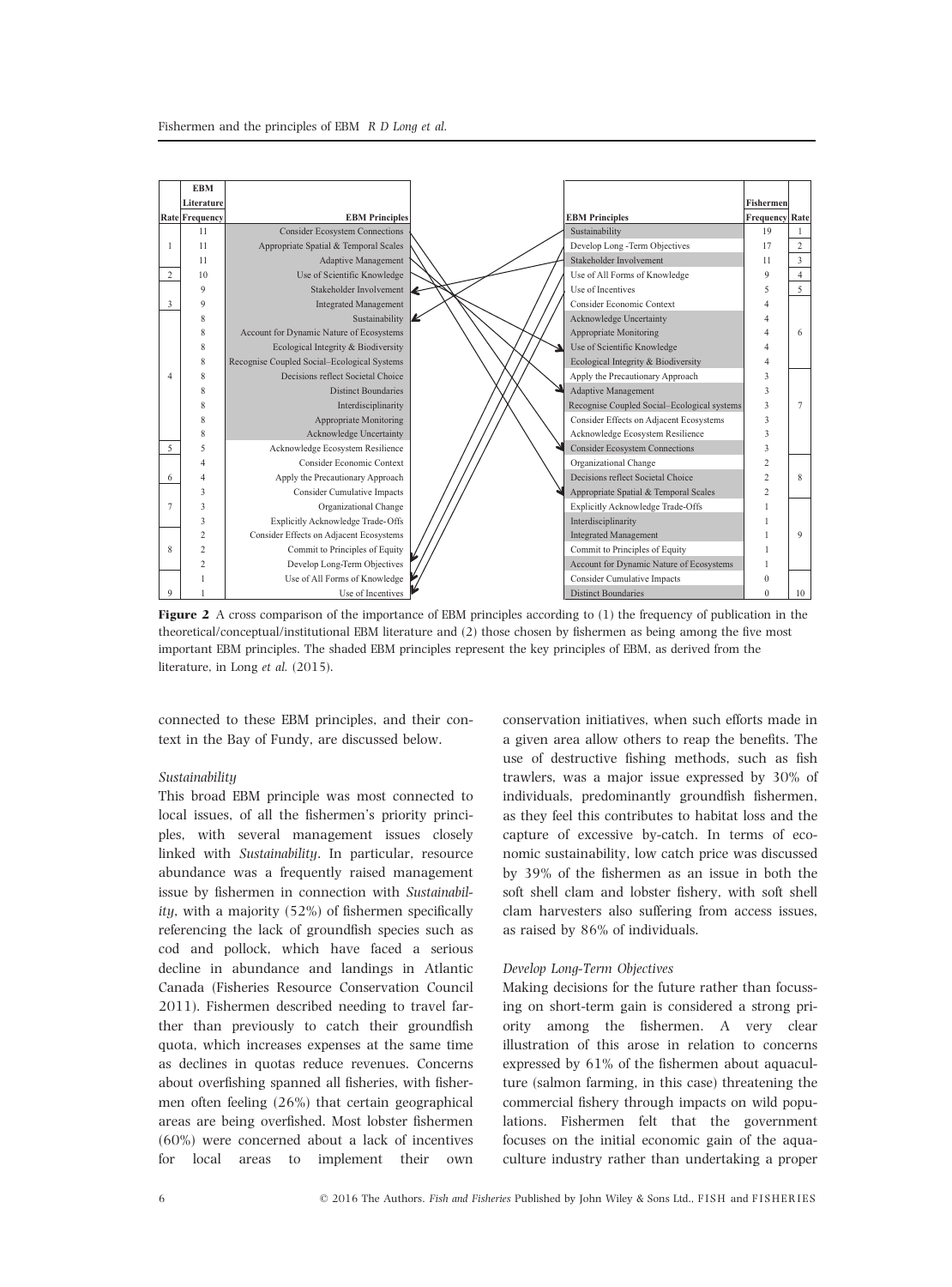evaluation of long-term impacts, and expressed concerns about poor understanding on the part of the public and of some other fishermen. They felt that aquaculture and other coastal development projects have been approved because the public does not truly understand the future impacts or what is at stake as 'the public only sees from the water level up but never see from the water line down'. Some individuals (22%), including lobster fishermen as well as soft shell clam harvesters, felt that the government was ignoring the future consequences of some decisions on surrounding coastal communities. This emphasis on long-term sustainability is consistent with, for example, the development by industry of a voluntary Canadian Code of Conduct for Responsible Fishing Operations (ref [http://www.dfo-mpo.gc.ca/international/](http://www.dfo-mpo.gc.ca/international/media/bk_fao-eng.htm) [media/bk\\_fao-eng.htm\)](http://www.dfo-mpo.gc.ca/international/media/bk_fao-eng.htm).

## Stakeholder Involvement

Fishermen often noted concerns with lack of effective participation in decision-making. The local importance of fishery livelihoods justifies Stakeholder Involvement as a key principle, in providing the ability to participate in shaping of the future of the fisheries (e.g. Kearney et al. 2007; Pinkerton 2009). Individuals (39%) across the soft shell clam, lobster and groundfish fisheries felt that the government is not listening to fishermen, and similarly, 67% of groundfish fishermen suggested that consultations with fishermen create an 'illusion of participation' and that their input was not included in the actual decision-making process. The lack of effective participation in fisheries management or in forging the future of the fishery has sparked interest in all the fisheries in having more management control at the local level. Despite this desire to take part in management, there were many factors noted that prevent local stakeholder participation, including poor organization among lobster fishermen and poor attendance of fishermen at meetings in the lobster and groundfish fisheries.

### Use of All Forms of Knowledge

Fishermen are well aware that they hold a great deal of knowledge regarding the local fishing environment and the species that thrive in it, and feel that this knowledge has the ability to greatly contribute to fisheries management and therefore should be used to inform local management decisions. Identification of this topic is consistent with

recent work on fishermen's knowledge research, participatory research and governance (Wiber et al. 2004; Stephenson et al. 2016). An issue raised by fishermen in this study (26%) is that the current use of science in fisheries management often fails to reflect what fishermen are seeing. In particular, 30% of the lobster fishermen felt strongly about having fishermen's knowledge brought to the table to create a more well-rounded perspective. One fisherman said that 'local fishing knowledge should be number one priority when looking to change the oceans that we work on'. Related to this were concerns (1) by 33% of groundfish fishermen, who noted the gap created by science when it is in a language that the fishermen cannot relate to or fully understand, and (2) by lobster fishermen, who felt that there is not enough science or funding to support new research initiatives (30%) and that the science that management decisions are based on is outdated and inadequate for this most lucrative fishery in Canada (40%).

# Commit to Principles of Equity

A number of issues frequently raised by the fishermen did not relate directly to any of the above four fishermen's priorities among the EBM principles. However, there are clear connections between these issues and the less frequently noted principle Commit to Principles of Equity. While only a single fisherman selected this EBM principle as a priority, many management issues brought forward by the fishermen link closely to it. This included frequent concerns about the dominance of large companies both in the fishery itself and in corresponding management decisions. One fisherman said 'I think that government is run basically by big industry, [that is] what I see in my little community and I don't think that the small communities are really taken into account'. Fishermen also felt that decisions with a large impact on the future of the industry are controlled by large fish trawlers and aquaculture companies (26 and 39%, respectively), and those in the soft shell clam and lobster fisheries specifically felt that buyers had too much control over the price paid to the fishermen. Another equity issue, particularly relevant to lobster fishermen, is a concern (raised by 50% of individuals) that the long-standing focus of their fishery on owner–operator fishermen will be lost, as a result of a policy shift in that fishery leading to greater concentration of control among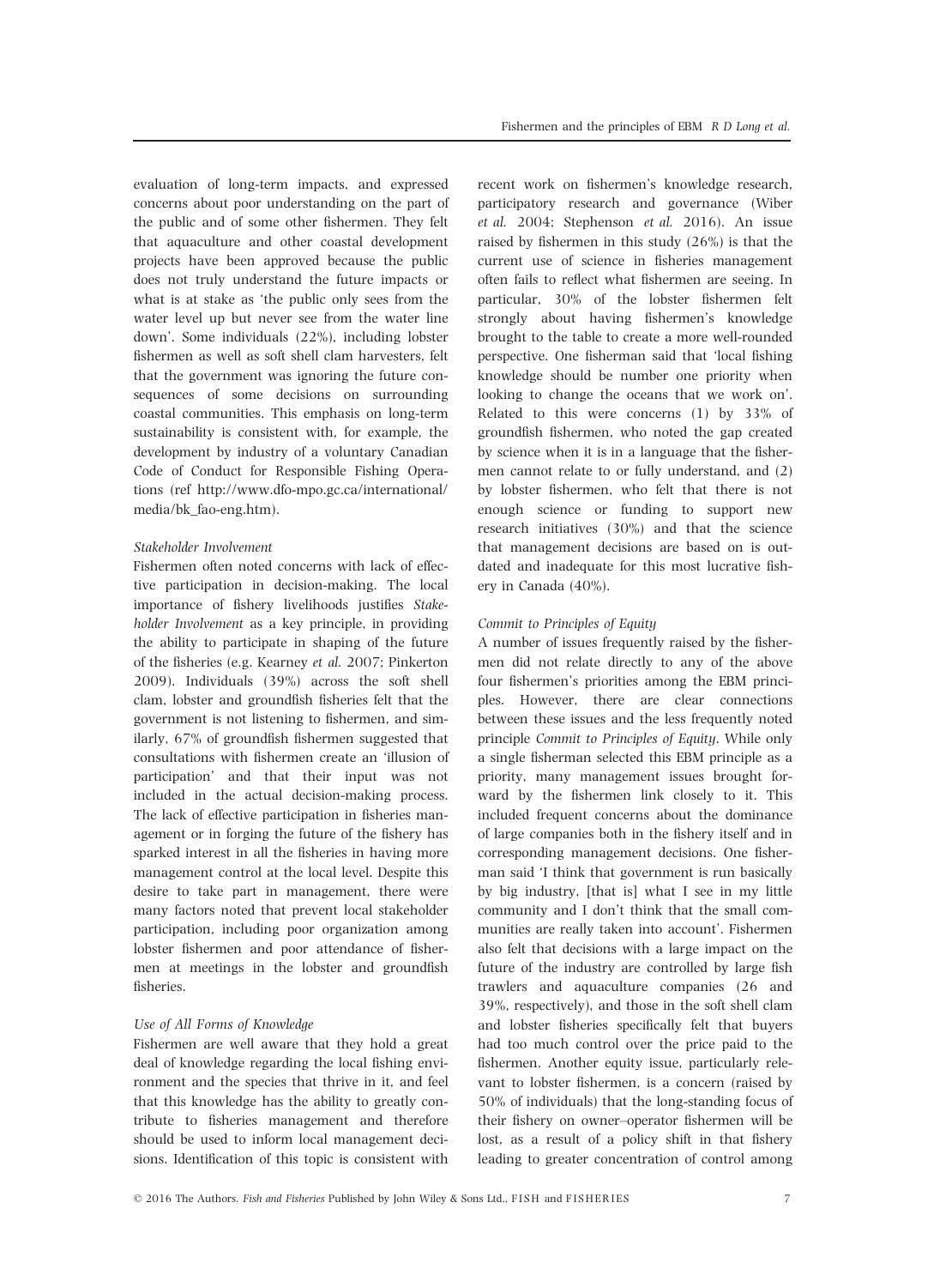fewer fishery participants. The high frequency with which these equity-related management issues were raised by fishermen, and the strength of the concerns, suggests that even though the EBM principle Commit to Principles of Equity was not rated highly by fishermen, it is implicitly a priority of fishermen.

# Conclusion

This article has addressed the dual problems of inconsistency among formal definitions of EBM and a lack of knowledge of how EBM principles are viewed 'on the ground' within fisheries themselves. The latter particularly concerns differences between the priorities among underlying principles of EBM, as reflected in the literature, and those favoured by fishermen. Such differences were examined through a systematic comparison of the principles underlying EBM, on the one hand as seen in the conceptual, theoretical and institutional literature, and on the other hand, based on fishermen's perspectives. The first set of principles was derived from a systematic analysis of the literature, used to deduce a set of the most widely accepted core principles. The second set of principles reflects an assessment of the fishermen's perspective of the most important among the EBM principles derived from the literature. The specific results for the latter set of EBM principles, obtained for a set of fisheries on the Atlantic coast of Canada, do not necessarily apply to other places, or to the fishing industry as a whole, but the comparative methodology used here could be applied equally well in other settings.

As a key result, while the elements of EBM from the literature were all important to fishermen, the priority EBM principles of the fishermen proved to be very different from the priorities found in the literature. Of the four EBM principles that stood out as the fishermen's priorities – Sustainability, Develop Long-Term Objectives, Stakeholder Involvement and Use of All Forms of Knowledge, two of these (Develop Long-Term Objectives and Use of All Forms of Knowledge) were overlooked in most of the literature. In contrast, some major principles in the literature did not resonate as much with the fishermen.

The article also analyses how the fishermen's major EBM principles relate to fishery management issues identified by fishermen themselves. This connection indicates that application of suitable EBM principles may be useful in resolving the management issues raised by the fishermen. An important point arising from the analysis was the close connection of several issues raised by fishermen to the EBM principle Commit to Principles of Equity, despite this principle not being explicitly highlighted as a priority by the fishermen. Accordingly, we concluded that equity, as an EBM principle, was indirectly a priority of the fishermen, one needing to be better acknowledged.

Among the selected literature analysed in this research, there was only one publication – the United Nations Convention on Biological Diversity's Ecosystem Approach (Vierros 2008) – that acknowledged all five of the fishermen's (explicit and implicit) priorities. The fact that the majority of the literature examined did not connect so closely with fishermen priorities indicates significant differences between conceptual, theoretical and institutional approaches to EBM, on the one hand, and the priorities of the fishermen, on the other.

The key result of this article – that the most important principles of EBM, from the fishermen's perspective, can differ greatly from those in the EBM literature – has practical implications, as a better recognition by management players of fishermen's priorities, among EBM principles, may well generate greater on-the-ground support and thereby aid EBM implementation. Moreover, fishermen need to be included in the process from the beginning, by bringing their expertise and perspectives, in addition to academic and institutional analyses, to bear on the selection of appropriate EBM principles, so as to include major EBM principles from both perspectives. These vital steps in the implementation process could be accomplished, for example, by replicating the approach used here. This can form the grounding for a suitable EBM implementation framework, such as Fletcher et al.'s (2010) ecosystem-based fisheries management process, tailoring specific objectives for each principle to the local needs and context.

Three other points should be raised regarding implementation. First, EBM must be incorporated appropriately into governance arrangements, whether in relation to biodiversity conservation or to natural resource management (e.g. Garcia et al. 2014). Much has been written about the importance of shared objectives and participatory processes (e.g. Kooiman et al. 2005; Mahon et al. 2011). Second, EBM frameworks must be suitably compatible and responsive to multiple spatial and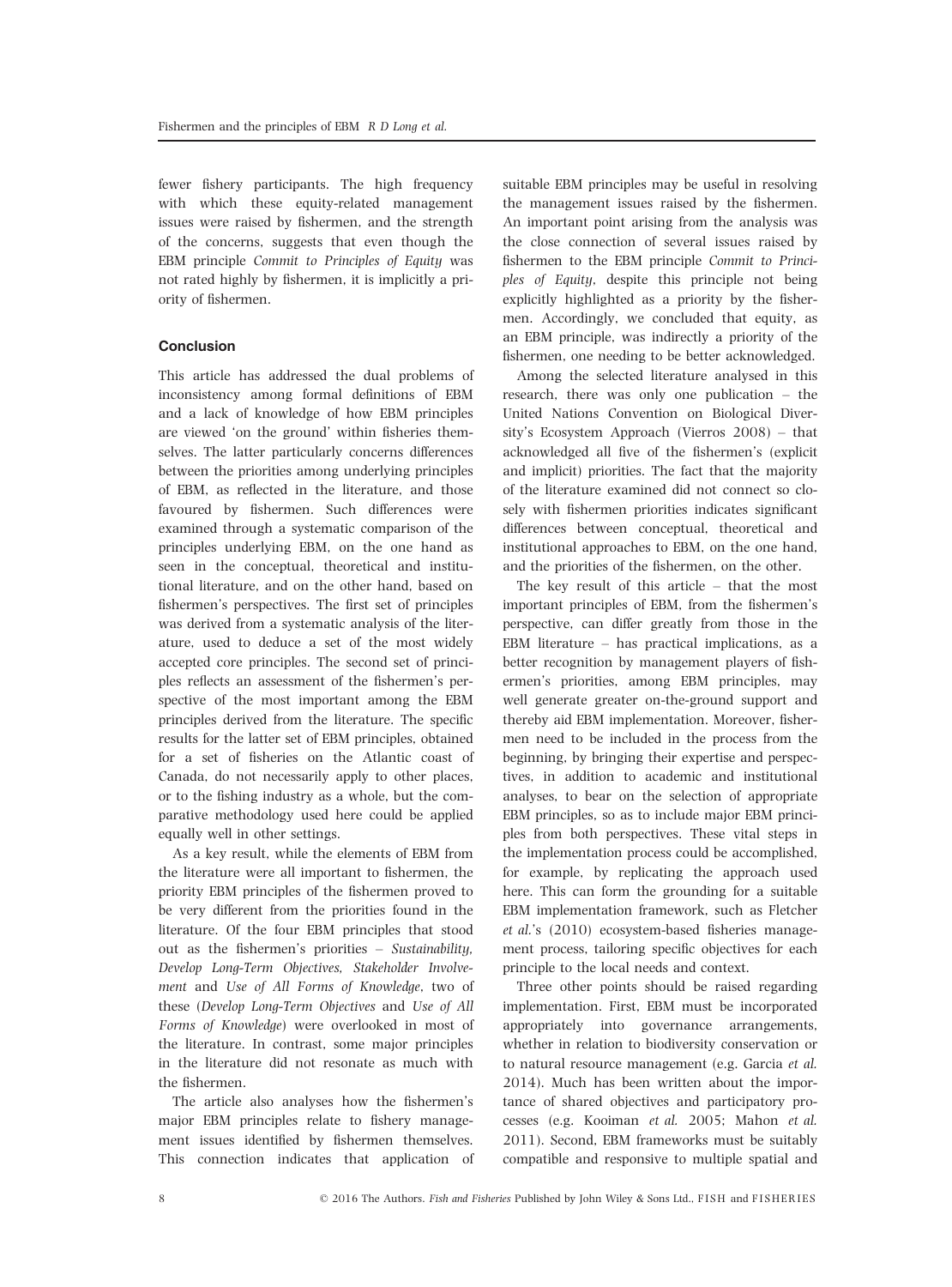organizational scales, while ensuring a role for fishermen across scales. Third, it is important to understand how specific fishery management issues influence or impede the application of EBM. An examination of connections between such issues and the fishermen's priorities among EBM principles, as carried out here, leads to a greater understanding of challenges that stand in the way of the successful implementation of EBM. Overall, acknowledging the EBM priorities of those 'on the ground' in a fishery system will help to bridge the gap between theory and practice and move towards the successful implementation of EBM.

#### Acknowledgements

We would like to thank all the fishermen who participated in this research, as well as Fundy North Fisherman's Association, Grand Manan Fishermen's Association, Eastern Charlotte Waterways Inc., Maritime Fishermen's Union, Bay of Fundy Inshore Fishermen's Association and Digby County Clam Digger's Association. The research reported herein benefited from a series of discussions held through the Canadian Fisheries Research Network. Funding support is acknowledged from the Natural Sciences and Engineering Research Council of Canada, and the Social Sciences and Humanities Research Council of Canada.

#### References

- Bianchi, G. (2008) Chapter 2: The concept of the ecosystem approach to fisheries in FAO. In: The Ecosystem Approach to Fisheries. (eds G. Bianchi and H.R. Skjoldal). CABI, Oxfordshire, UK, pp. 20–38.
- Charles, A. (2014) Chapter 3: Human dimensions in marine ecosystem-based management. In: The Sea (Volume 16, eds.Fogarty, M.J. and McCarthy, J.J.), Harvard University Press. Cambridge, USA, pp. 57–75.
- Coffey, A. and Atkinson, P. (1996) Chapter 2: Concepts and coding. Making Sense of Qualitative Data: Complementary Research Strategies. SAGE Publications Inc., London, UK, pp. 27–53.
- Crain, C.M., Halpern, B.S., Beck, M.W. and Kappel, C.V. (2009) Understanding and managing human threats to the coastal marine environment. Conservation Biology 1162, 39–62.
- De Young, C., Charles, A. and Hjort, A. (2008) Human Dimensions of the Ecosystem Approach to Fisheries: An Overview of Context, Concepts, Tools and Methods. Fisheries Technical Paper No. 489.
- FAO (2008) The State of the World Fisheries and Aquaculture. Available at: [http://www.fao.org/docrep/011/](http://www.fao.org/docrep/011/i0250e/i0250e00.htm) [i0250e/i0250e00.htm](http://www.fao.org/docrep/011/i0250e/i0250e00.htm) (accessed 24 June 2016).
- FAO (2012) The State of the World Fisheries and Aquaculture. Available at: [http://www.fao.org/docrep/016/](http://www.fao.org/docrep/011/i0250e/i0250e00.htm) [i2727e/i2727e00.htm](http://www.fao.org/docrep/011/i0250e/i0250e00.htm) (accessed 24 June 2016).
- Fisheries Resource Conservation Council (2011) Towards Recovered and Sustainable Groundfish Fisheries in Eastern Canada. Fisheries Resource Conservation Council. Available at: [http://www.oceansadvance.net/sites/default/](http://www.fao.org/docrep/011/i0250e/i0250e00.htm) [files/FRCC2011.pdf](http://www.fao.org/docrep/011/i0250e/i0250e00.htm) (accessed 24 June 2016).
- Fletcher, W.J., Shaw, J., Metcalf, S.J. and Gaughan, D.J. (2010) An ecosystem based fisheries management framework: the efficient, regional-level planning tool for management agencies. Marine Policy 34, 1226–1238.
- Garcia, S.M. and Cochrane, K.L. (2009) Chapter 17: From past management to future governance: a perspective view. In: A Fishery Manager's Guidebook, 2nd edn. (eds K.L. Cochrane and S.M. Garcia). Blackwell Publishing and FAO, Oxford, UK, pp. 447–472.
- Garcia, S.M., Rice, J. and Charles, A. (2014) Governance of Marine Fisheries and Biodiversity Conservation: Interaction and Co-evolution. Wiley-Blackwell, Oxford, UK. 552p.
- Grumbine, R.E. (1994) What is ecosystem management? Conservation Biology 8, 27–38.
- Kearney, J., Berkes, F., Charles, A., Pinkerton, E. and Wiber, M. (2007) The role of participatory governance and community-based management in integrated coastal and ocean management in Canada. Coastal Management 35, 79–104.
- Kooiman, J., Bavink, M., Jentoft, S. and Pullin, R. (2005) Fish for Life: Interactive Governance for Fisheries. MARE Publication Series No. 3. Amsterdam University Press, Amsterdam, Netherlands. 427p.
- Long, R.D., Charles, A. and Stephenson, R.L. (2015) Key principles of marine ecosystem-based management. Marine Policy 57, 53–60.
- Mackinson, S., Wilson, D.C., Galiay, P. and Deas, B. (2011) Engaging stakeholders in fisheries and marine research. Marine Policy 35, 18–24.
- Mahon, R., Fanning, L. and McConney, P. (2011) Chapter 2: Principled ocean governance for the wider Carribean region. In: Towards Marine Ecosystem-Based Management in the Wider Carribean. MARE Publication Series No. 6. (eds L. Fanning, R. Mahon and P. McConney). Amsterdam University Press. Amsterdam, Netherlands, pp. 13–16.
- Morishita, J. (2008) What is the ecosystem approach to fisheries management? Marine Policy 32, 19–26.
- Pikitch, E.K., Santora, C., Babcock, E.A., Bakun, A. and Bonfil, R. (2004) Ecosystem-based fishery management. Science 305, 346–347.
- Pinkerton, E. (2009) Coastal marine systems: conserving fish and sustaining community livelihoods with comanagement. In: Principles of Ecosystem Stewardship